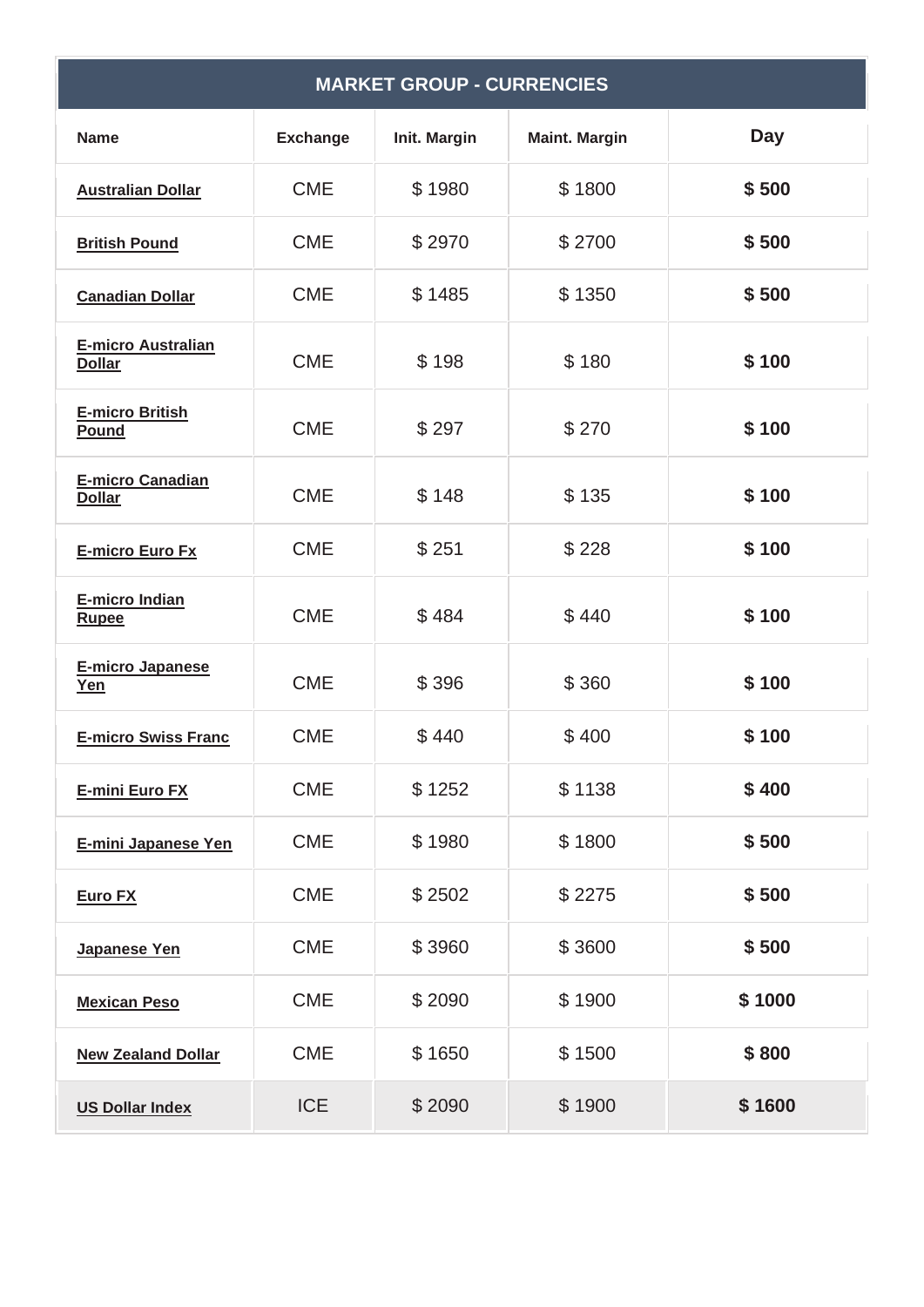| <b>MARKET GROUP - ENERGIES</b>            |                 |              |                      |        |  |
|-------------------------------------------|-----------------|--------------|----------------------|--------|--|
| <b>Name</b>                               | <b>Exchange</b> | Init. Margin | <b>Maint. Margin</b> | Day    |  |
| <b>Brent Last Day</b><br><b>Financial</b> | <b>NYMEX</b>    | \$6050       | \$5500               | \$500  |  |
| <b>Crude Oil</b>                          | <b>NYMEX</b>    | \$7480       | \$6800               | \$1900 |  |
| E-mini Crude Oil                          | <b>NYMEX</b>    | \$3465       | \$3150               | \$1000 |  |
| <b>Heating Oil</b>                        | <b>NYMEX</b>    | \$6215       | \$5650               | \$1400 |  |
| <b>Natural Gas</b>                        | <b>NYMEX</b>    | \$2200       | \$2000               | \$2000 |  |
| <b>RBOB Gasoline</b>                      | <b>NYMEX</b>    | \$7865       | \$7150               | \$2000 |  |

## **MARKET GROUP - FINANCIAL**

| <b>Name</b>                               | <b>Exchange</b> | Init. Margin | <b>Maint. Margin</b> | <b>Day</b> |
|-------------------------------------------|-----------------|--------------|----------------------|------------|
| 10-Yr Interest Rate<br><b>Swap</b>        | <b>CBOT</b>     | \$2420       | \$2200               | \$500      |
| 10-Yr US T-Note                           | <b>CBOT</b>     | \$1870       | \$1700               | \$1000     |
| 2-Yr T-Note                               | <b>CBOT</b>     | \$534        | \$485                | \$500      |
| <b>30-Day Fed Funds</b>                   | <b>CBOT</b>     | \$676        | \$615                | \$500      |
| 30-Yr US T-Bonds                          | <b>CBOT</b>     | \$5500       | \$5000               | \$1600     |
| 5-Yr T-Note                               | <b>CBOT</b>     | \$770        | \$700                | \$500      |
| <b>Euro-Bobl</b>                          | <b>EUREX</b>    | € 1116       | € 1116               | \$1,000    |
| Euro-Bund                                 | <b>EUREX</b>    | € 3260       | € 3260               | \$1,200    |
| <b>Ultra 10-Year Note</b>                 | <b>CBOT</b>     | \$2970       | \$2700               | \$500      |
| <b>Ultra U.S. Treasury</b><br><b>Bond</b> | <b>CBOT</b>     | € 11660      | € 10600              | \$2400     |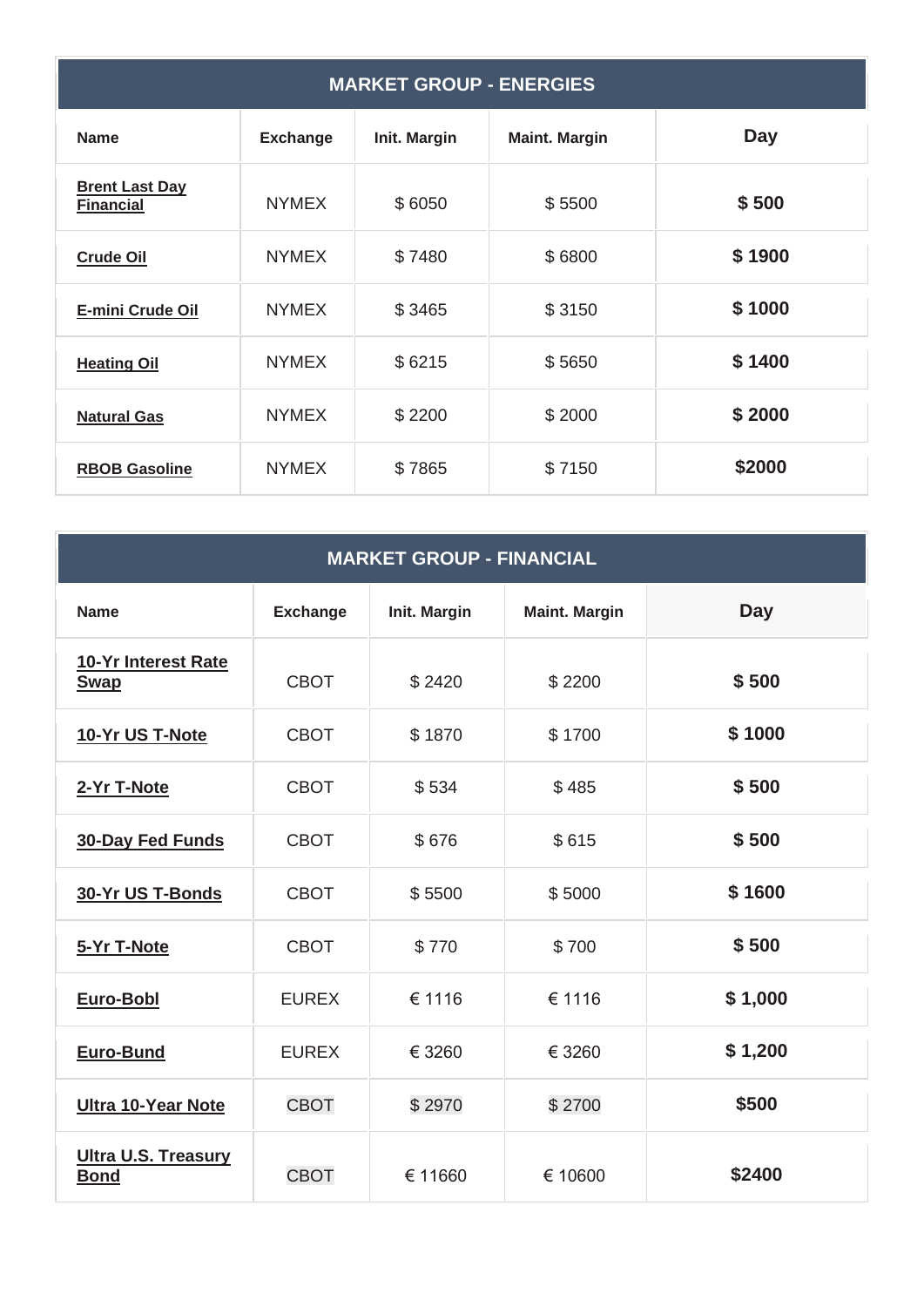| <b>MARKET GROUP - GRAINS</b> |                 |              |                      |            |  |
|------------------------------|-----------------|--------------|----------------------|------------|--|
| <b>Name</b>                  | <b>Exchange</b> | Init. Margin | <b>Maint. Margin</b> | <b>Day</b> |  |
| <b>Corn</b>                  | <b>CBOT</b>     | \$990        | \$900                | \$500      |  |
| <b>Oats</b>                  | <b>CBOT</b>     | \$1100       | \$1000               | \$500      |  |
| <b>Soybean Meal</b>          | <b>CBOT</b>     | \$1100       | \$1000               | \$500      |  |
| <b>Soybean Oil</b>           | <b>CBOT</b>     | \$770        | \$700                | \$450      |  |
| <b>Soybeans</b>              | <b>CBOT</b>     | \$1650       | \$1500               | \$600      |  |
| <b>UK Feed Wheat</b>         | <b>ICEEUS</b>   | \$858        | \$780                | \$500      |  |
| Wheat                        | <b>CBOT</b>     | \$1485       | \$1350               | \$500      |  |

| <b>MARKET GROUP - MEATS</b> |                 |              |                      |            |  |
|-----------------------------|-----------------|--------------|----------------------|------------|--|
| <b>Name</b>                 | <b>Exchange</b> | Init. Margin | <b>Maint. Margin</b> | <b>Day</b> |  |
| <b>Feeder Cattle</b>        | <b>CME</b>      | \$5346       | \$4860               | \$2000     |  |
| <b>Lean Hog</b>             | <b>CME</b>      | \$3135       | \$2850               | \$2000     |  |
| <b>Live Cattle</b>          | <b>CME</b>      | \$2750       | \$2500               | \$3000     |  |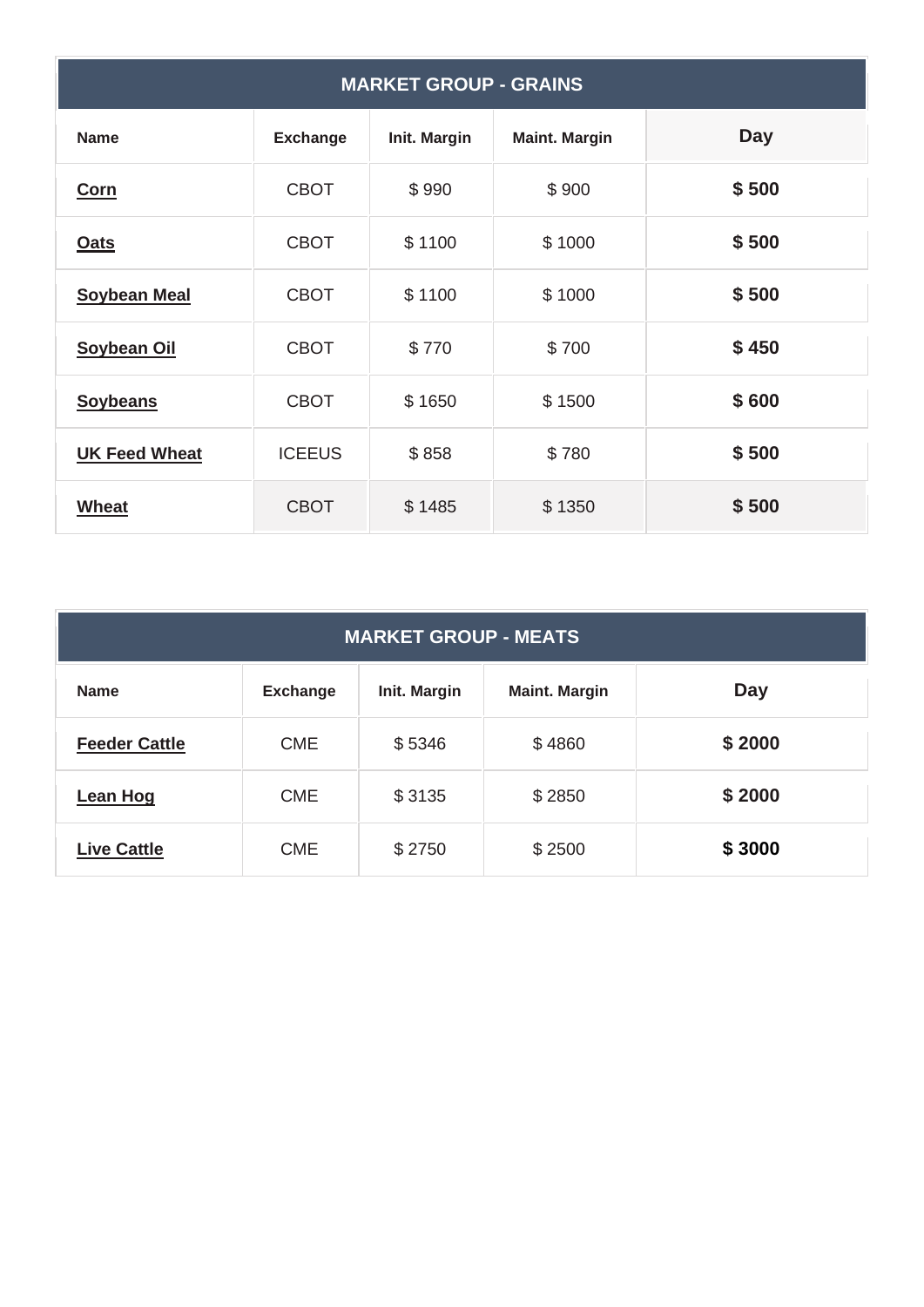| <b>MARKET GROUP - INDICES</b>             |                 |              |                      |            |  |
|-------------------------------------------|-----------------|--------------|----------------------|------------|--|
| <b>Name</b>                               | <b>Exchange</b> | Init. Margin | <b>Maint. Margin</b> | <b>Day</b> |  |
| <b>DAX</b>                                | <b>EUREX</b>    | €49911       | €49911               | \$10000    |  |
| <b>E-Mini Dow</b><br>$($ \$5)             | <b>CBOT</b>     | \$11770      | \$10700              | \$990      |  |
| E-mini<br>NASDAQ 100                      | <b>CME</b>      | \$16500      | \$15000              | \$990      |  |
| <b>E-Mini Russell</b><br>2000             | <b>CME</b>      | \$6380       | \$5800               | \$990      |  |
| E-mini S&P 500                            | <b>CME</b>      | \$13200      | \$12000              | \$990      |  |
| <b>EURO STOXX</b><br>50 Index             | <b>EUREX</b>    | € 5437       | € 5437               | \$600      |  |
| <b>Micro E-mini</b><br><b>Dow</b>         | <b>CBOT</b>     | \$1177       | \$1070               | \$99       |  |
| <b>Micro E-mini</b><br>Nasdaq-100         | <b>CME</b>      | \$1650       | \$1500               | \$99       |  |
| <b>Micro E-mini</b><br>Russell 2000       | <b>CME</b>      | \$638        | \$580                | \$99       |  |
| <b>Micro E-mini</b><br><b>S&amp;P 500</b> | <b>CME</b>      | \$1200       | \$1200               | \$99       |  |
| <b>Mini-DAX</b>                           | <b>EUREX</b>    | €9982        | €9982                | \$1000     |  |